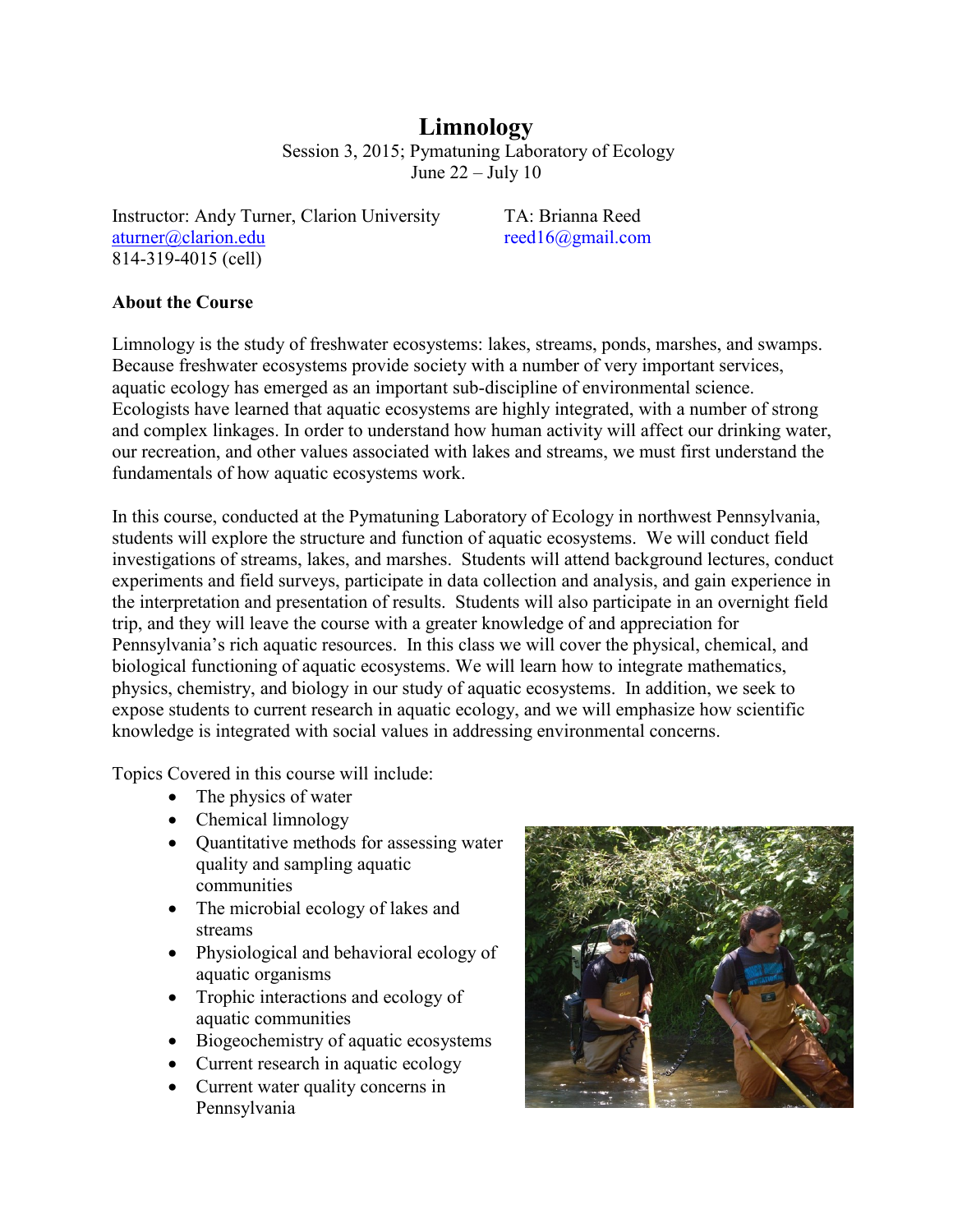## **Schedule 2015**

- Mon. 6/22 Introduction to PLE, lab site tour. Course Introduction. Begin Part I: Ecology of Lakes and Ponds. Lecture: Introduction to the Actors: Plant and Invertebrate Diversity, Benthic Invertebrates in Food Webs Lab: Plant and Invertebrate Survey, Linesville Creek, Geneva Ponds.
- Tues. 6/23 Chemical and Physical Properties of Water, Light and Heat in Lakes, Thermo-Density Relationships and Lake Stratification, Hydrology and Climate, Lake Formation, Lake Morphometry Lab: Begin Class Experiments
- Wed. 6/24 Salinity, pH, Dissolved Oxygen, ORP, Carbon cycling Lab: Vertical Profiles, Temp., O<sub>2</sub>, pH, Cond., Light, Alkalinity Split class, Conneaut Lake and Pymatuning Reservoir
- Thurs. 6/25 Phosphorus cycling, Nitrogen cycling, Primary Productivity Lab: YSI Sondes, Pymatuning Reservoir, effects of lotus on the lake Phytoplankton standing crop, BOD
- Fri. 6/26 Glacial Lakes of Pennsylvania Lab: Kettle Lake Tour: Edinboro, LaBouff, Pleasant, and Canadohta Lakes
- Mon. 6/29 Purturbation and Recovery of an Aquatic Ecosystem: Case Study of Lake Erie Lab: Tour of Linesville Fish Hatchery, Presque Isle Field Trip
- Tues. 6/30 **Test 1: 9:00 AM** Part II: Stream Ecology Physical and chemical properties of streams, Linesville Creek, Conneaut Creek.
- Wed. 7/1 Detrital Processing in streams Field Trip: Little Shenango and Shenango River
- Thur. 7/2 Fireworks (No Class)
- Fri. 7/3 Aquatic Insect Assemblages in Streams Field Trip: French Creek
- Mon. 7/6 Food Web Interactions in Aquatic Ecosystems Lab: Watershed exports of N and P in the Pymatuning Basin
- Tues. 7/7 Allegheny River Field Trip Day I Trout streams of the Allegheny Plateau Limnology of large impoundments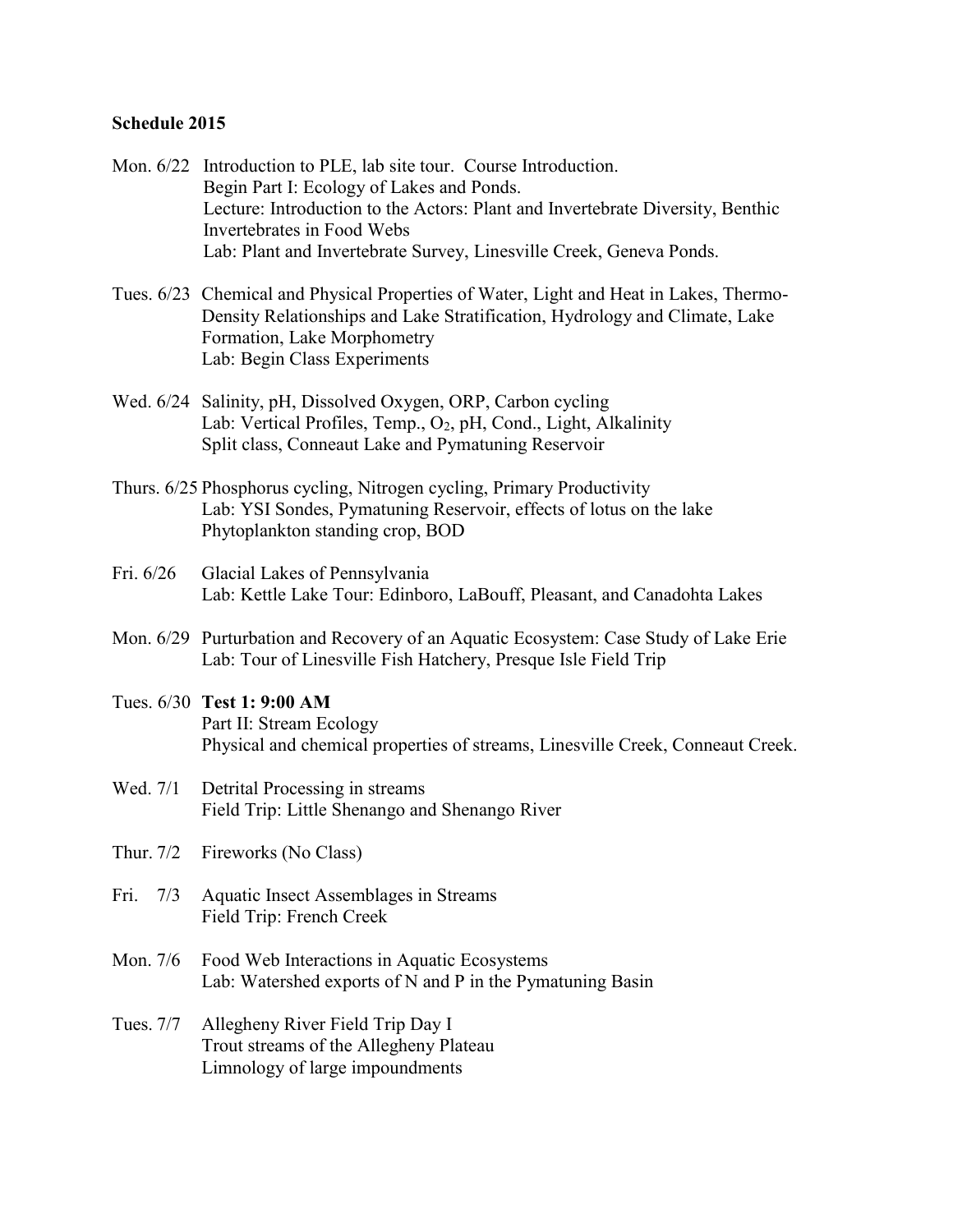- Wed. 7/8 Allegheny River Field Trip Day II Impact of oil and gas extraction on streams Marcellus Shale extraction and the fate of produced water Acid Mine Drainage and aquatic communities
- Thur. 7/9 Acid-Mine Drainage, Acid Rain Lab: Tour of Linesville Fish Hatchery, Meet PAFBC Biologists Lab: Finish Research Projects
- Fri. 7/10 **Test II: 9:00 AM Presentation of Research Projects: 1:00 PM**

## **About the Course**

Daily Schedule: We will begin lecture each day in the fish lab at 8:30 AM sharp, and we will generally conclude the day's activities by 5:00 PM. The van will leave the dining hall for the lab site at 8:15 AM. Please be on time. We may deviate from this schedule from time to time.

How to Dress: This is a course in aquatic ecology, and we will spend most of this course in the water, and sometimes in murky, muddy water. You will want to wear waders when you are electrofishing (the waders provide your only insulation from the electric current). You may borrow hip boots from PLE, or you may elect to purchase your own. I suggest wearing jeans and socks with your waders in order to avoid falling victim to the dreaded "wader rash". It is generally most comfortable to wear shorts and old but sturdy shoes when performing field activities other than electroshocking. Finally, if you own a mask, snorkel, and fins, you may want to bring them along for the Presque Isle field trip.

Safety: Nothing in more important than your personal safety. If you are uncomfortable with the water, wear a life jacket. Use caution and common sense when using the boats, electrofishing gear, etc.

Grades: You are responsible for all material covered in lecture, laboratories, and the field. In particular, you should know the names of the fish, amphibians, invertebrates, and aquatic plants we encounter. You may find that a field notebook is a useful tool. Final scores are calculated as follows: Test I: 25% Test II: 25% Pop Quizzes (3) 20%

Projects 15% Performance on other individual and group activities: 15% Grades will be assigned as  $90-100 = A$ ,  $80-89 = B$ , etc.

Attendance: I expect that each student will attend and participate fully in all 14 class meetings. Each day of unexcused absence from class will result in a 10% penalty to your final score. Any missed quizzes or tests can not be made up.